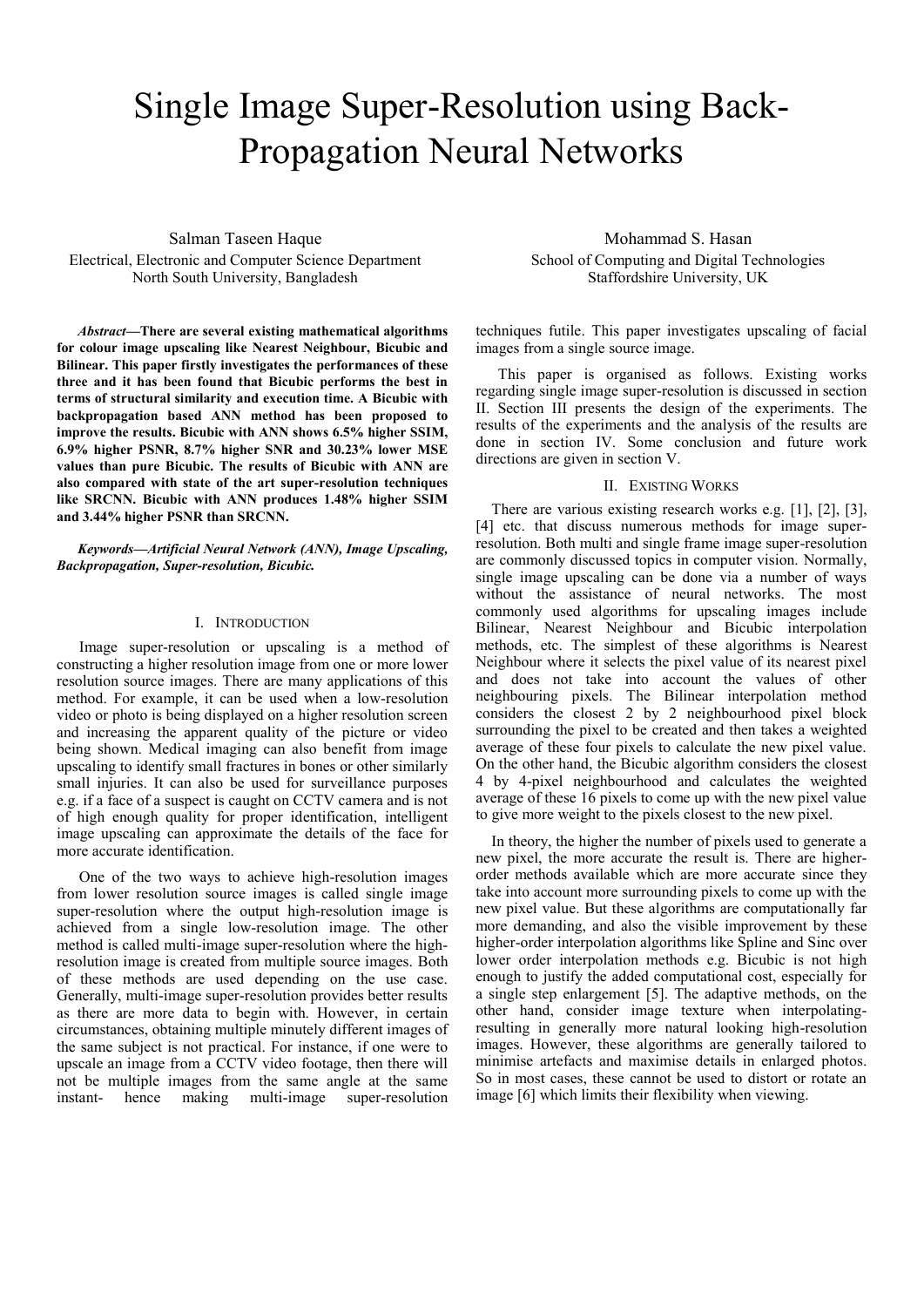One way to improve the results from these algorithms even further is to modify the existing algorithms for specific purposes. For instance, a modification of the Bicubic interpolation method called "Edge Directed Bicubic Interpolation" produces higher peak signal to noise ratio (PSNR) values than normal Bicubic algorithm [7]. Another way to improve the results is to use Machine Learning (ML) algorithms [8]. A number of researches is available on this topic e.g. [9], [10] etc. Most of these papers discuss various ML approaches when interpolating images instead of relying on the mathematical methods discussed above. These methods, while providing very good results, require long training phases and complicated filter designs [11]. For quick results, such networks are mostly impractical. In most of these cases, Convolutional Neural Networks (CNN) is used. In some cases, modified versions of neural networks such as Super-Resolution Convolutional Neural Network (SRCNN) [12] is used to provide very good results. However, all of these methods rely on creating completely new gradient mapping filters using machine learning. This approach is very complex and time-consuming to design and also requires a lot of training time. There has also been some work [13] that uses frequency domain approach to tackle this problem.

Another approach to solve this problem is to develop a neural network that modifies the output of already upscaled images created by computationally cheap algorithms like Bicubic. For example, Google has recently developed an algorithm called "Rapid and Accurate Image Super Resolution (RAISR)" [14]. RAISR uses computationally non-demanding algorithms to upscale an image and then applies hash based ML on that to develop filters. Since the input images are already upscaled to begin with, the training phase takes much less time to come up with a filter that accurately approximates the actual image. The results are much faster than other stateof-the-art algorithms like SRCNN and Anchored Neighbourhood Regression (ANR), while providing broadly similar results.

Another paper [15] discusses using artificial neural networks to achieve the same goal. It also reveals that using feed-forward neural networks improve the results achieved by Bicubic interpolation on binary images.

#### III. EXPERIMENT DESIGN

<span id="page-1-0"></span>The approach of this paper in solving this problem can be broken down into several separate phases which can be seen in [Figure 1.](#page-1-1) This paper takes the approach of first using a cheap upscaling method and then developing a back propagation based ANN to improve its results, rather than upscaling the low-resolution image from scratch. The phases are explained below.

## A. *Selecting the cheap upscaling method*

The initial method is chosen from Nearest Neighbour, Bilinear and Bicubic based on the algorithm's performance with regards to time and structural similarity index. The test is performed with a set of 10 images from MATLAB's image processing toolbox.

## B. *Selecting the input and target images*

A set [16] of 450 images of faces (350 pixel x 350 pixel) in different lighting conditions is used as target images to aid learning. Lower resolution versions of the same images are used as input images in the ANN.



Figure 1: Flowchart of the proposed method.

## <span id="page-1-1"></span>C. *Preprocessing the images*

All of the input images are then split into their hue, saturation and intensity channels. Since the hue and saturation components of a colour image are not as susceptible to artefacts when interpolated, using the computationally cheaper method when upscaling only the intensity channel is sufficient. Hence, the intensity channel components of the low-resolution images are then used as inputs to the neural network and the intensity components of the original highresolution versions of the same images are used as target images.

The original higher resolution pictures are first downscaled by a factor of 0.25 or one-fourth of their original resolution. These lower resolution versions are then used as input images and the higher resolution original versions are used as target images to train the neural network.

## D. *Designing a Backpropagation based artificial neural network*

In this case, a Feedforward Backpropagation network is used. The Backpropagation training method subtracts the training output from the target images and generates the errors. It then back propagates and adjusts the weights in the hidden layers to reduce the error - only terminating when it is below a sufficient threshold.

The final network uses Traingdx as its training function and Learngdm as its adapting learning function. Log-based or tan-based sigmoid transfer functions provide better results in cases like this as the mapping of the high-resolution images to the low-resolution images is not linear. Hence, linear transfer functions e.g. Purelin is ignored. According to [17], Tansig transfer functions provide lower Mean Squared Error (MSE) values than Logsig transfer functions. Hence, Tansig is used in this case.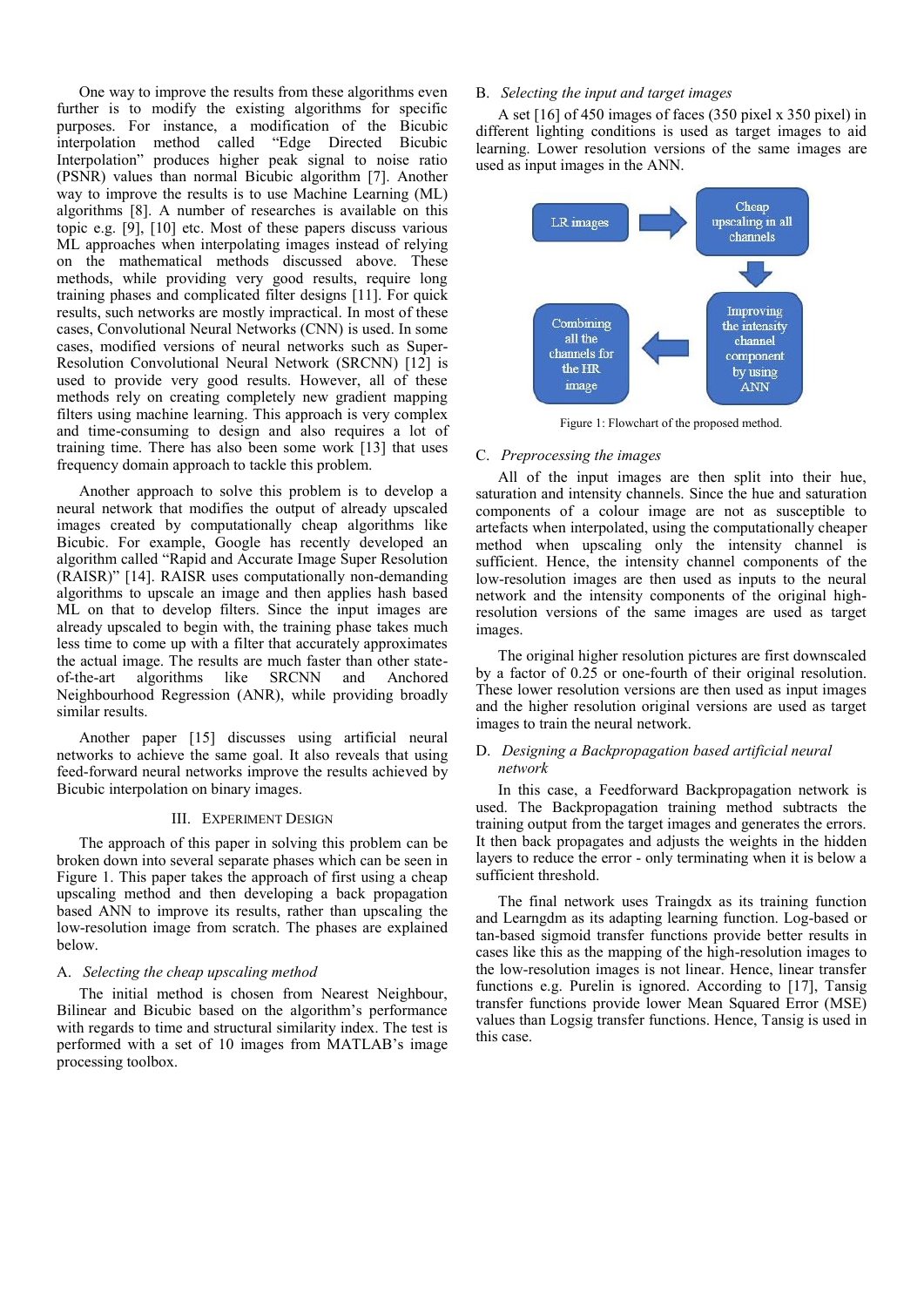

<span id="page-2-1"></span>Figure 2: Structure of the Feedforward Backpropagation network.

The performance of the network is evaluated by calculating MSE. According to the results shown in [18], the depth of the network is kept relatively shallow for performance benefits. The network has 20 hidden layers and 100 neurons. The exact number of neurons and layers are selected by a trial and error basis. The final structure of the network can be seen in [Figure 2.](#page-2-1)

When designing the network, only facial images are used as inputs to construct it. According to [2], neural networks tuned for a specific type of image input e.g. human faces tend to produce better results than general purpose networks.

## E. *Applying the network on the sample images*

After developing a network that provides satisfactory results, 10 new low-resolution sample images of faces are then used as inputs. The high-resolution outputs of those images are compared with results obtained by the selected computationally cheap method on the basis of Structural Similarity (SSIM) index, Peak Signal to Noise Ratio (PSNR), Signal to Noise Ratio (SNR) and MSE.

All the tests are conducted on an Intel® Core™ i5-7200U CPU based computer running at 2.50GHz with 8GB of RAM. The software used is MATLAB R2016a.

## IV. RESULTS AND ANALYSIS

<span id="page-2-0"></span>Testing of the three cheap methods of interpolation, namely Nearest Neighbour, Bilinear and Bicubic reveals the tradeoffs associated with all of them. To calculate the time, for each image, 100 iterations of each algorithm is performed and then averaged out for a single iteration's execution time. The results from the 10 images are then averaged to come up with the single execution times per image.

It is clearly evident from [Figure 3](#page-2-2) that Nearest Neighbour, being the simplest of the three is faster than the other two methods and Bicubic is the slowest by around 15%.



<span id="page-2-2"></span>Figure 3: Execution time comparison between Nearest Neighbour, Bilinear and Bicubic interpolation methods.

On the other hand, when SSIM is measured, Bicubic provides the best results of the three as shown in [Figure 4](#page-2-3) where higher numbers corresponding to better results.



<span id="page-2-3"></span>Figure 4: Structural similarity comparison between Nearest Neighbour, Bilinear and Bicubic interpolation methods.

From a visual perspective, Bicubic also provides the best balance between these three algorithms as it is neither too sharp nor jagged like the Nearest Neighbour or too smooth and soft like Bilinear interpolation. A real-world example of this can be seen in [Figure 5.](#page-2-4)



Bilinear

Bicubic

<span id="page-2-4"></span>Figure 5: Comparison between computationally cheap interpolation algorithms. Among these, Nearest Neighbour (top right) produces the most jagged artefacts, Bilinear (bottom left) produces the softest results and Bicubic (bottom right) produces the best balance overall. The ground truth image (top left) can be observed for reference.

From these tests, it is evident while Bicubic is the slowest of the three methods; however, is also the best in terms of structural similarity. The relative time differences between Nearest Neighbour and Bicubic is small, but Bicubic provides higher SSIM values and much fewer artefacts as shown in [Figure 5.](#page-2-4) When comparing Bicubic with Bilinear, the time difference is negligible (by about 9%). However, Bicubic provides better SSIM values and sharper results as shown in [Figure 5.](#page-2-4) As a result, Bicubic is chosen to be the preferred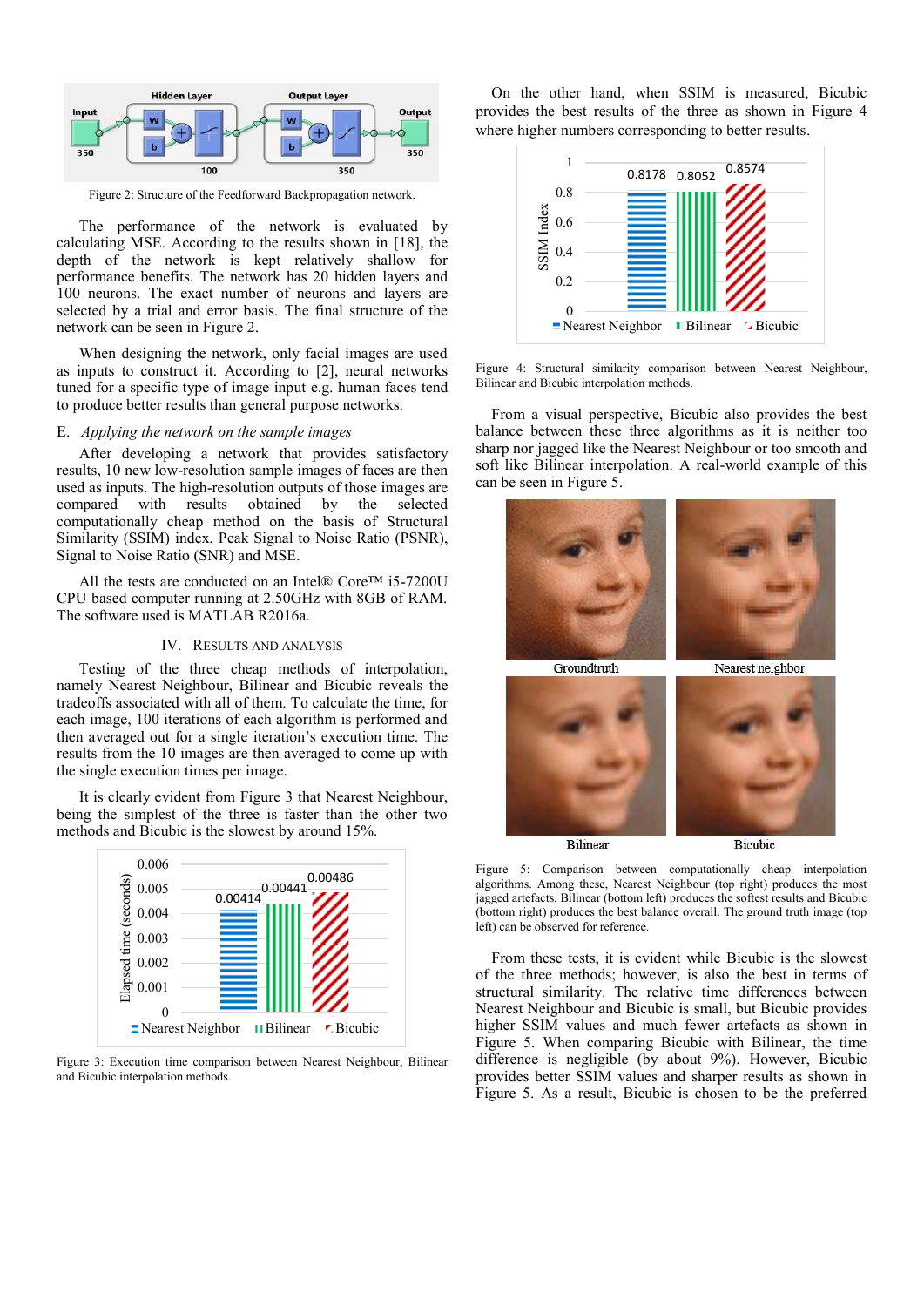computationally cheap method and is also used to downscale all of the images in the dataset.

After using the set of 450 high-resolution and lowresolution pairs of the same image for training the neural network and using the trained network on the set of 10 images, the acquired results in terms of SSIM, PSNR, SNR and MSE, averaged from the 10 samples are discussed below.

In the case of [Figure 6](#page-3-0) and [Figure 7,](#page-3-1) the higher the number is, the better the result is. However, since [Figure 8](#page-3-2) is a measure of MSE, in this case, the better result is given by the lower number. From [Figure 6,](#page-3-0) [Figure 7](#page-3-1) and [Figure 8,](#page-3-2) it is clear that using the neural network on the upscaled images results in much better SSIM index values, which is also a good indicator of visual similarity. Moreover, using the neural network also reduces the noise in the image resulting in higher PSNR and SNR values and fewer artefacts. This also results in lower MSE values.



<span id="page-3-0"></span>Figure 6: SSIM index comparison between Bicubic interpolation and Bicubic interpolation with ANN.



<span id="page-3-1"></span>Figure 7: PSNR and SNR value comparison between Bicubic interpolation and Bicubic interpolation with ANN.



<span id="page-3-2"></span>Figure 8: MSE comparison between Bicubic interpolation and Bicubic interpolation with ANN.

Visually, the differences between Bicubic only and Bicubic with ANN is even more noticeable than the numbers suggest as shown in [Figure 9.](#page-4-1) Here, the outputs from the proposed method (Bicubic with ANN) can be visually compared with the results obtained from only Bicubic interpolation. In both cases, 4 times upscaling is done. In [Figure 9,](#page-4-1) the ground truth images and the original lowresolution images without any upscaling can be seen for reference.

The areas of difference in structural similarity between only Bicubic and Bicubic with ANN can be seen in the local SSIM image in [Figure 10.](#page-4-2) Here, the darker areas of the image represent more difference and lighter areas of the image represent more similarity- with pure white meaning that the images are structurally identical in that particular area.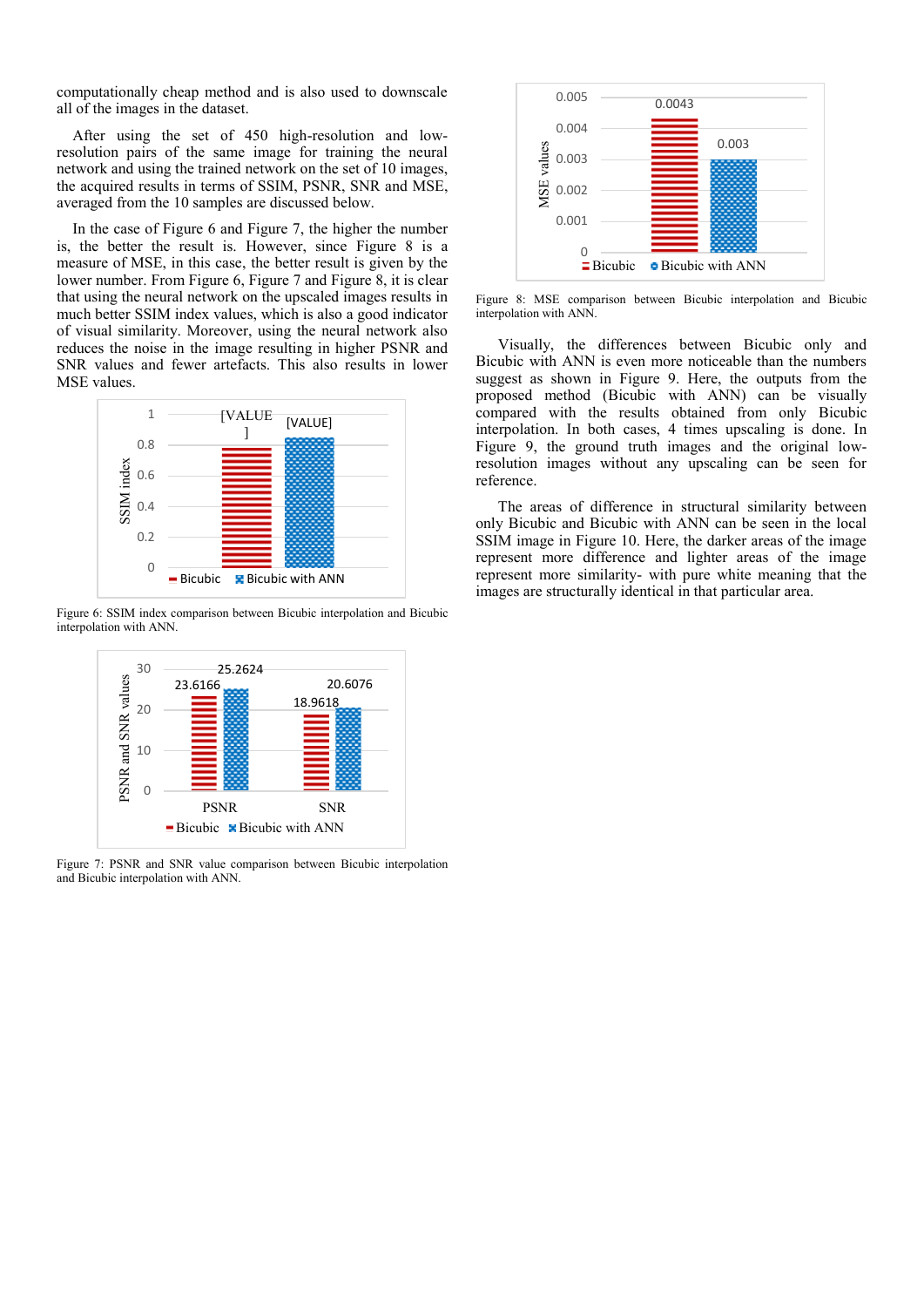

Results using bicubic with ANN

<span id="page-4-1"></span>Figure 9: Visual comparison between original high-resolution images (row 1), low-resolution versions of those images with  $1/4^{\text{th}}$  resolution with no upscaling (row 2), upscaled high-resolution versions obtained using only Bicubic upscaling (row 3) and high-resolution versions obtained using Bicubic upscaling with Backpropagation artificial neural network (row 4).

<span id="page-4-2"></span>

Figure 10: Local SSIM of the images used in [Figure 9.](#page-4-1) The darker areas represent the least structural similarity between Bicubic with ANN and Bicubic only, while the white areas represent the most structural similarity. Areas of smoother details are similar in both images, as can be seen in the smoother skin around the cheeks. However, areas with finer details like eyes, teeth, wrinkles and hair are structurally dissimilar- implying a greater improvement in these areas of the image obtained by the Bicubic with ANN.

When the percentage of improvement is concerned, this result is comparable to that of highly regarded algorithms like SRCNN e.g. [19]. The improvement over Bicubic in percentages can be seen in [Table 1.](#page-4-3)

<span id="page-4-3"></span>Table 1: Comparison of improvement percentages between SRCNN and the proposed method.

| Improvement<br>Category | <b>SRCNN</b> | <b>Bicubic with ANN</b> |
|-------------------------|--------------|-------------------------|
| SSIM                    | 5.49%        | 6.97%                   |
| PSNR                    | $4.44\%$     | 7.88%                   |

However, it should be noted that although SRCNN lags behind the proposed method in this specific scenario, the former is a general purpose upscaling procedure. In other cases when not upscaling facial images, SRCNN gives very good results for a wide variety of inputs [20], [21], [22].

## V. CONCLUSION

<span id="page-4-0"></span>From the testing, it can clearly be concluded that using a Backpropagation based ANN to improve the results of computationally cheaper methods like Bicubic interpolation provides consistently better image quality overall than using just Bicubic interpolation. Moreover, since the input images are already interpolated, the network takes much less time to train than if it had to do all the upscaling itself. In essence, the method provides higher SSIM and PSNR values and lower MSE values than conventional upscaling methods like Bicubic on their own. It offers the advantages of being much simpler and less time-consuming than designing a neural network that can do all the processing by itself. For future improvements, different and larger datasets can be used to make it more adaptable for a wider variety of uses.

#### ACKNOWLEDGMENT

The authors would like to acknowledge an Erasmus+ International Credit Mobility (ICM) fund for Bangladesh awarded to Dr. Mohammad Hasan at Staffordshire University, UK in 2016.

#### **REFERENCES**

- [1] L. Yue, H. Shen, J. Li, Q. Yuan, H. Zhang, and L. Zhang, "Image superresolution: The techniques, applications, and future," *Signal Processing*, vol. 128, pp. 389–408, 2016.
- [2] D. Capel and A. Zisserman, "Computer vision applied to super resolution," *IEEE Signal Process. Mag.*, vol. 20, no. 3, pp. 75–86, 2003.
- [3] X. Kang, S. Li, and J. Hu, "Fusing Soft-Decision-Adaptive and Bicubic methods for Image Interpolation," *Int. Conf. Pattern Recognit.*, no. ICPR, pp. 1043–1046, 2012.
- [4] S. Baker and T. Kanade, "Limits on super-resolution and how to break them," *IEEE Trans. Pattern Anal. Mach. Intell.*, vol. 24, no. 9, pp. 1167– 1183, 2002.
- [5] W. Virginia, "Comparison of Different Image Interpolation Abstract Comparison of Different Image," 2008.
- [6] "Understanding Digital Image Interpolation." [Online]. Available: http://www.cambridgeincolour.com/tutorials/image-interpolation.htm. [Accessed: 25-Aug-2017].
- [7] Z. Dengwen, "An edge-directed bicubic interpolation algorithm," *Proc. - 2010 3rd Int. Congr. Image Signal Process. CISP 2010*, vol. 3, pp. 1186–1189, 2010.
- "Google sets RAISR to work: Hi-res images now hog less Google+<br>mobile bandwidth | ZDNet." [Online]. Available: mobile bandwidth | ZDNet." [Online]. Available: